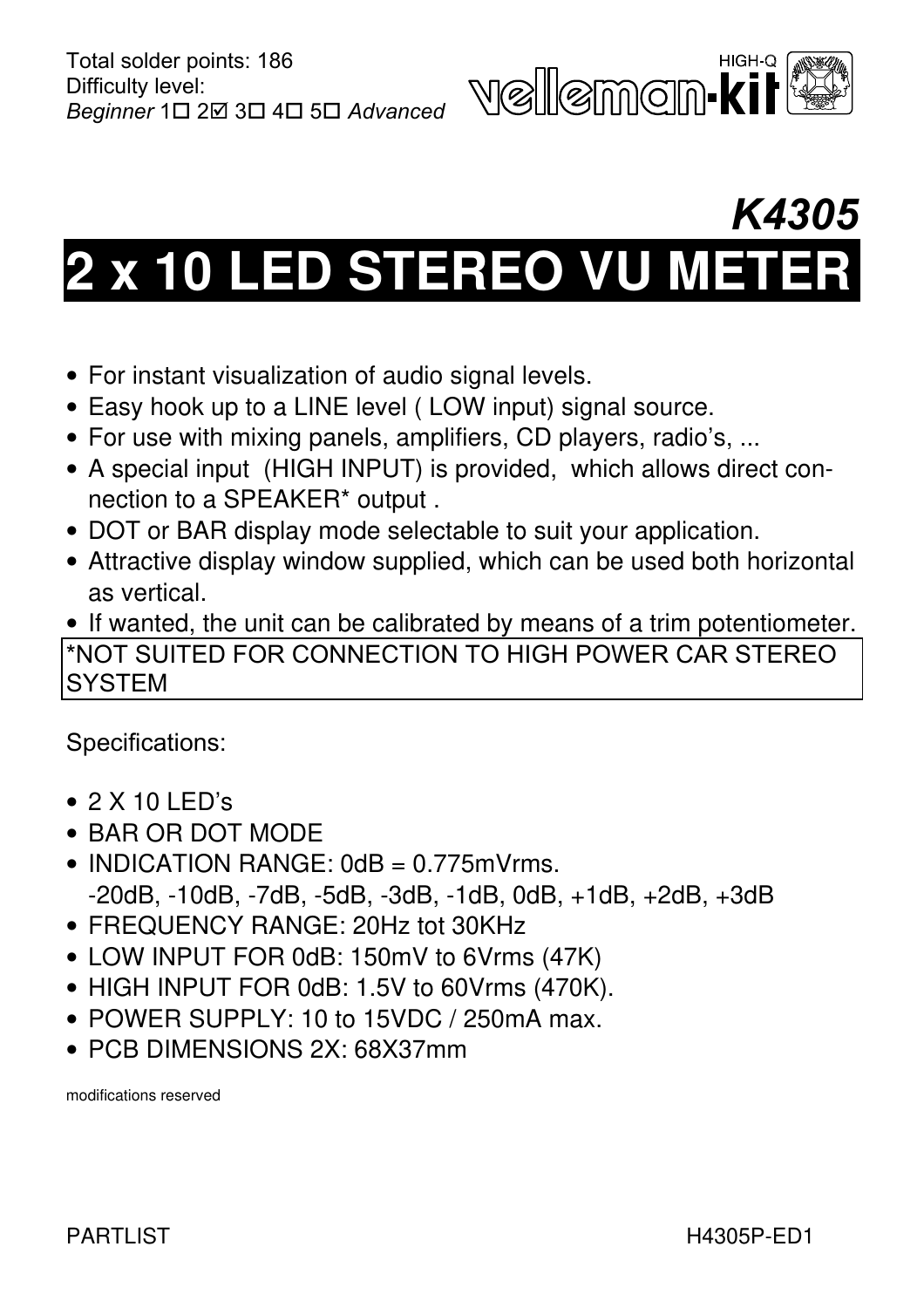

|                                                    |                                | P                                   | Ε                                     | <b>SF</b>                   | S                            | <b>DK</b>                   | N                           | D                          | <b>GB</b>                    | F                                                                     | <b>NL</b>                   |                         |
|----------------------------------------------------|--------------------------------|-------------------------------------|---------------------------------------|-----------------------------|------------------------------|-----------------------------|-----------------------------|----------------------------|------------------------------|-----------------------------------------------------------------------|-----------------------------|-------------------------|
| $ {\bf C} $<br> O <br>$\overline{\mathbf{D}}$<br>E | <b>CODICE</b><br><b>COLORE</b> | <b>CODIGO</b><br>DE<br><b>CORES</b> | <b>CODIGO</b><br>DE<br><b>COLORES</b> | <b>VÄRI</b><br><b>KOODI</b> | <b>FÄRG</b><br><b>SCHEMA</b> | <b>FARVE</b><br><b>KODE</b> | <b>FARGE</b><br><b>KODE</b> | <b>FARB</b><br><b>KODE</b> | <b>COLOUR</b><br><b>CODE</b> | <b>CODIFI-</b><br><b>CATION</b><br><b>DES</b><br>COU-<br><b>LEURS</b> | <b>KLEUR</b><br><b>KODE</b> | Е                       |
|                                                    | 0 Nero                         | Preto                               | Negro                                 | Musta                       | Svart                        | Sort                        | Sort                        | Schwarz                    | <b>Black</b>                 | <b>Noir</b>                                                           | Zwart                       | 0                       |
|                                                    | 1   Marrone                    | Castanho                            | Marrón                                | Ruskea                      | <b>Brun</b>                  | <b>Brun</b>                 | <b>Brun</b>                 | <b>Braun</b>               | <b>Brown</b>                 | Brun                                                                  | <b>Bruin</b>                |                         |
|                                                    | 2 Rosso                        | Encarnado                           | Rojo                                  | Punainen                    | Röd                          | Rød                         | Rød                         | Rot                        | Red                          | Rouge                                                                 | Rood                        | $\vert 2 \vert$         |
|                                                    | 3 Aranciato                    | Laranja                             | Naranjado   Oranssi                   |                             | Orange                       | Orange                      | Orange                      | Orange                     |                              | Orange   Orange                                                       | Oranje   3                  |                         |
|                                                    | 4 Giallo                       | Amarelo                             | Amarillo                              | Keltainen                   | Gul                          | Gul                         | Gul                         | Gelb                       | Yellow                       | Jaune                                                                 | Geel                        | 4                       |
|                                                    | 5 Verde                        | Verde                               | Verde                                 | Vihreä                      | Grön                         | Grøn                        | Grønn                       | Grün                       | Green                        | Vert                                                                  | Groen                       | $\overline{\mathbf{5}}$ |
|                                                    | 6 Blu                          | Azul                                | Azul                                  | Sininen                     | Blå                          | Blå                         | Blå                         | Blau                       | <b>Blue</b>                  | <b>Blue</b>                                                           | <b>Blauw</b>                | 6                       |
|                                                    | <b>7</b> Viola                 | Violeta                             | Morado                                | Purppura                    | Lila                         | <b>Violet</b>               | <b>Violet</b>               | <b>Violet</b>              | Purple                       | <b>Violet</b>                                                         | Paars                       | $\overline{7}$          |
|                                                    | <b>8 Grigio</b>                | Cinzento                            | Gris                                  | Harmaa                      | Grå                          | Grå                         | Grå                         | Grau                       | Grey                         | Gris                                                                  | Grijs                       | 8                       |
|                                                    | 9 Bianco                       | <b>Branco</b>                       | <b>Blanco</b>                         | Valkoinen                   | Vit                          | <b>Hvid</b>                 | <b>Hvidt</b>                | <b>Weiss</b>               | White                        | <b>Blanc</b>                                                          | Wit                         | 9                       |
|                                                    | <b>A</b> Argento               | Prateado                            | Plata                                 | <b>Hopea</b>                | <b>Silver</b>                | Sølv                        | Sølv                        | Silber                     | <b>Silver</b>                | Argent                                                                | Zilver                      | A                       |
|                                                    | $B$ Oro                        | Dourado                             | Oro                                   | Kulta                       | Guld                         | Guld                        | Guldl                       | Gold                       | Gold                         | Or                                                                    | Goud                        | B                       |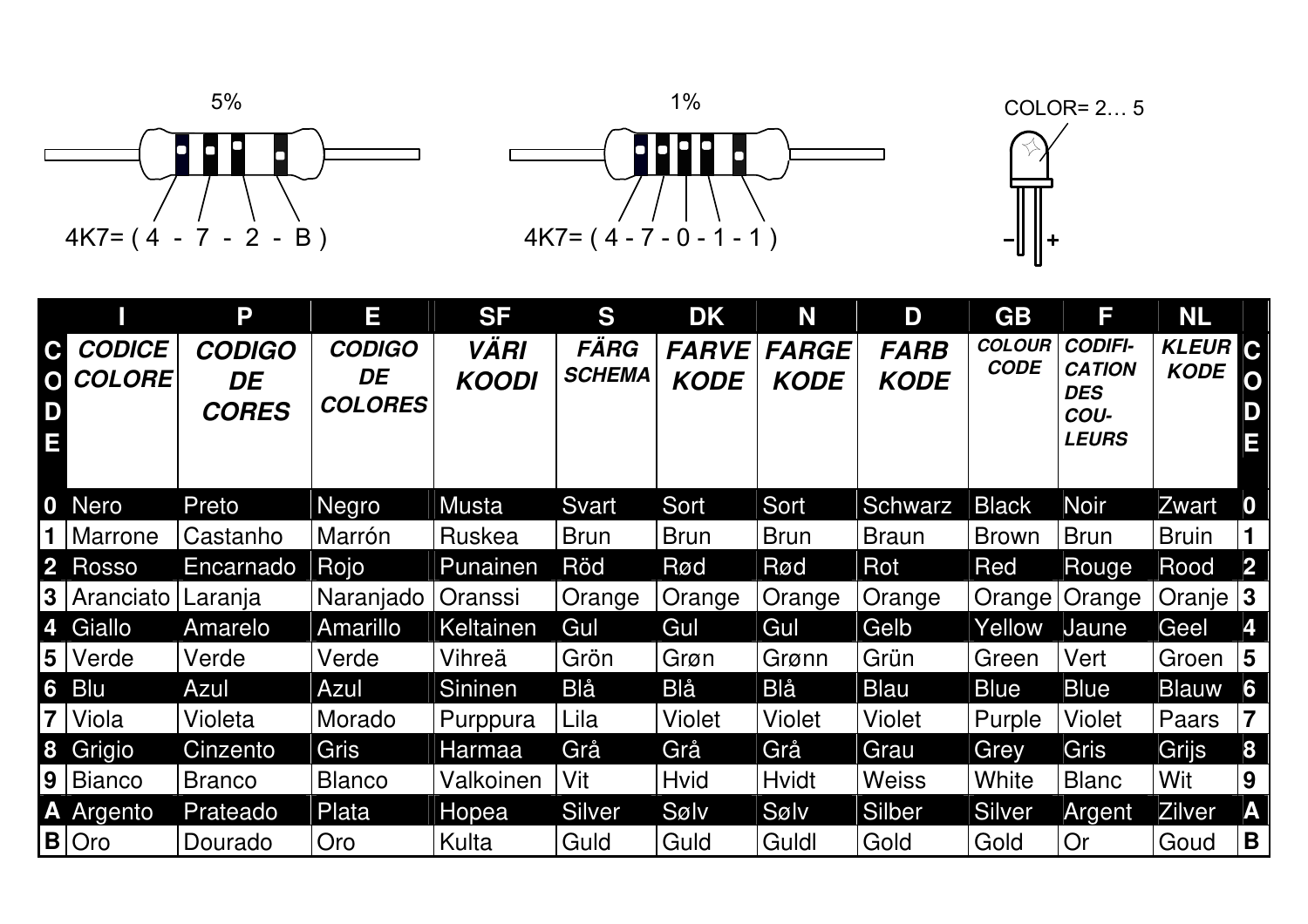

## **ASSEMBLY STEPS**

#### **Required tools to assemble the kit:**

A small soldering iron of max. 40W. Thin (1mm) solder, do not use any flux. A small cutter to trim the excess wires.









Mount the components against the PCB surface and carefully solder the leads.

Obtain cone- shaped, shiny soldered joints by heating the component leads sufficiently.

This solder joint results in a bad connection.

Trim the excess wires up to the level of the solder

- Careless assembly will certainly lead to troubles.
- Insert the part, oriented correctly, into its correct holes on the PCB.
- Mount the components in the correct order as stated in this manual.
- The component values in the diagram are for reference only. The values in this partlist are correct and must be followed.
- Use the boxes  $\Box$  to tick off your progress.

 $\mathbb{G}^*$  Before starting to build, also read the general guidelines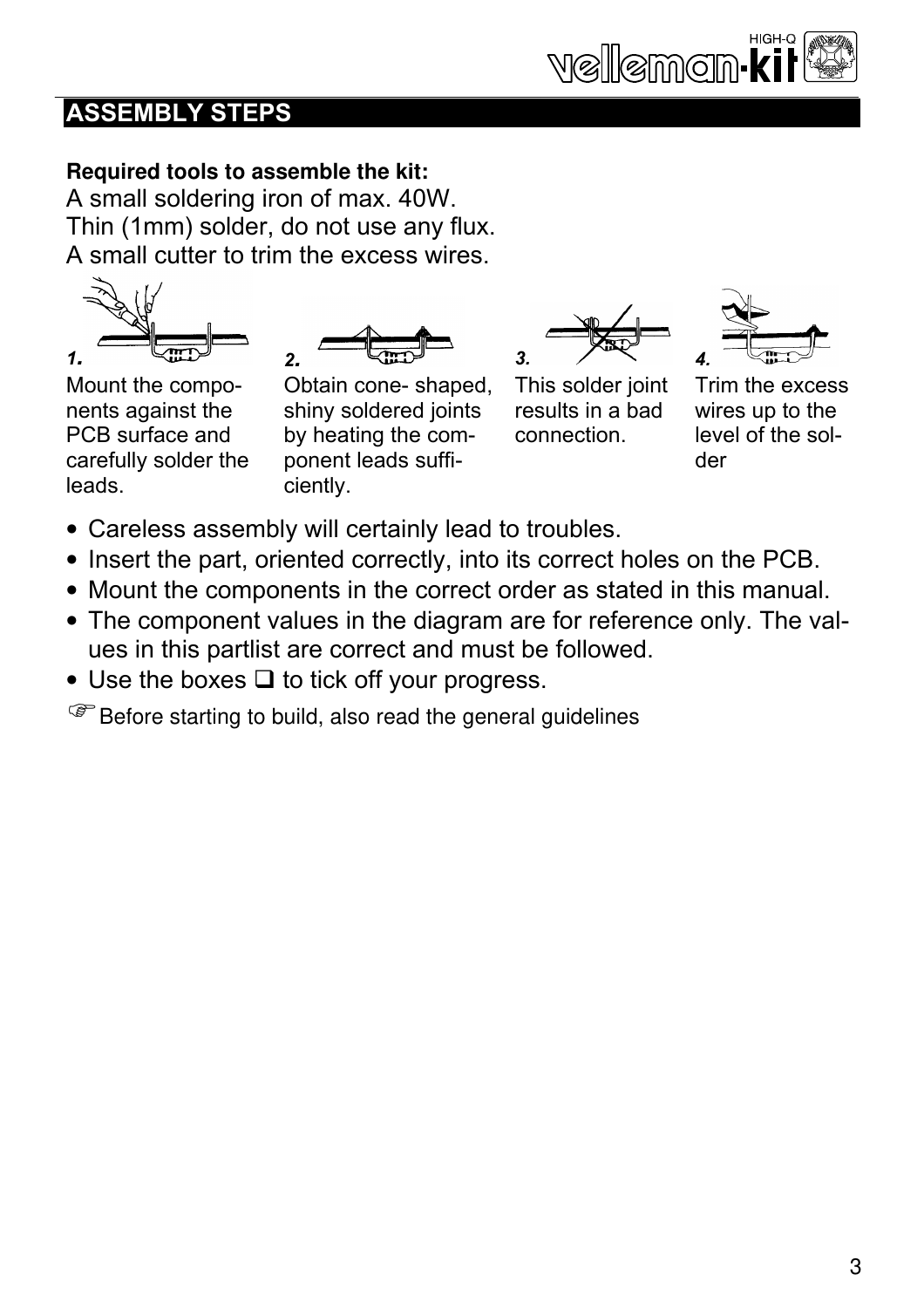

#### **Assembly**

Mount all components onto the PC boards (mount the two boards)

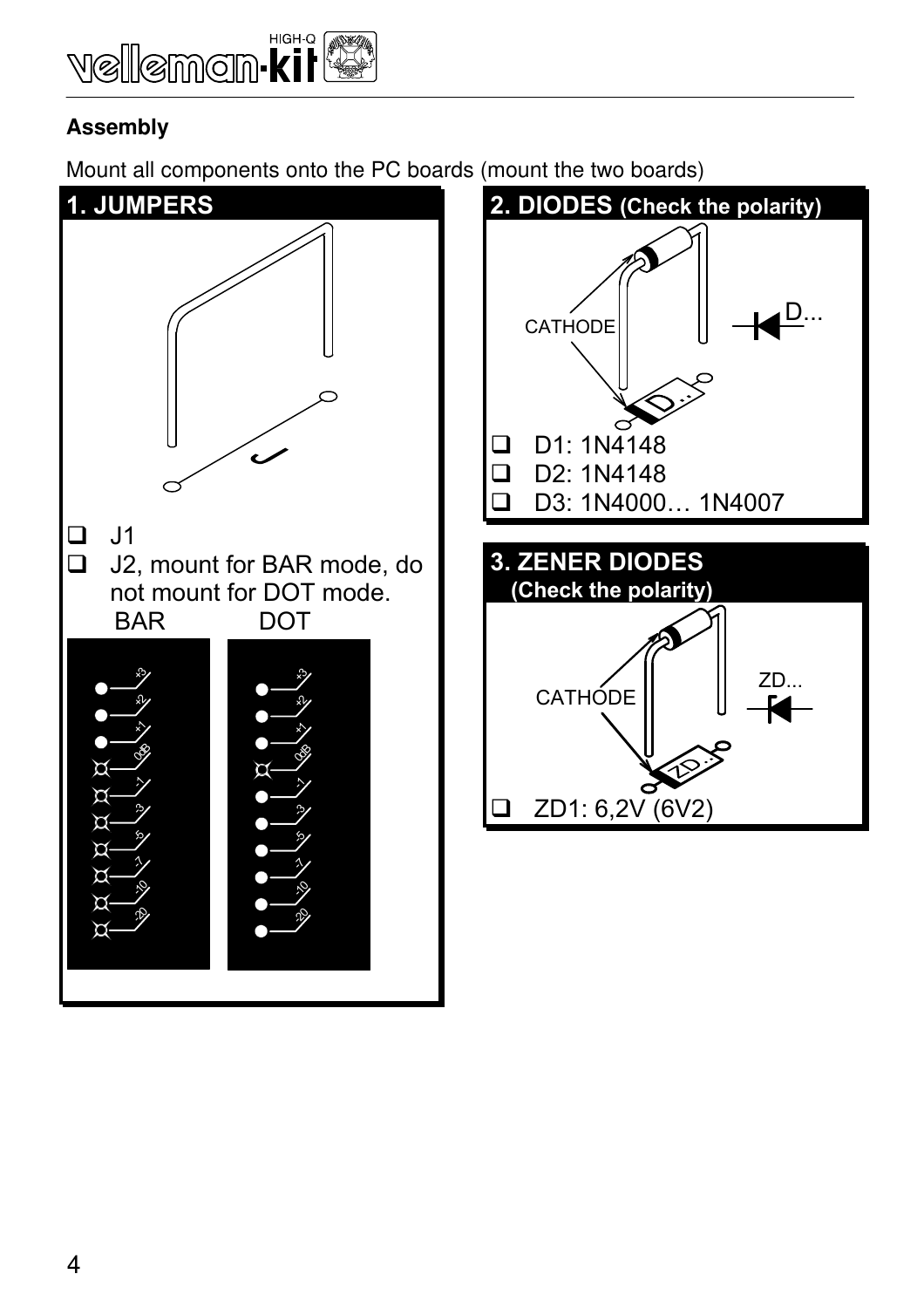

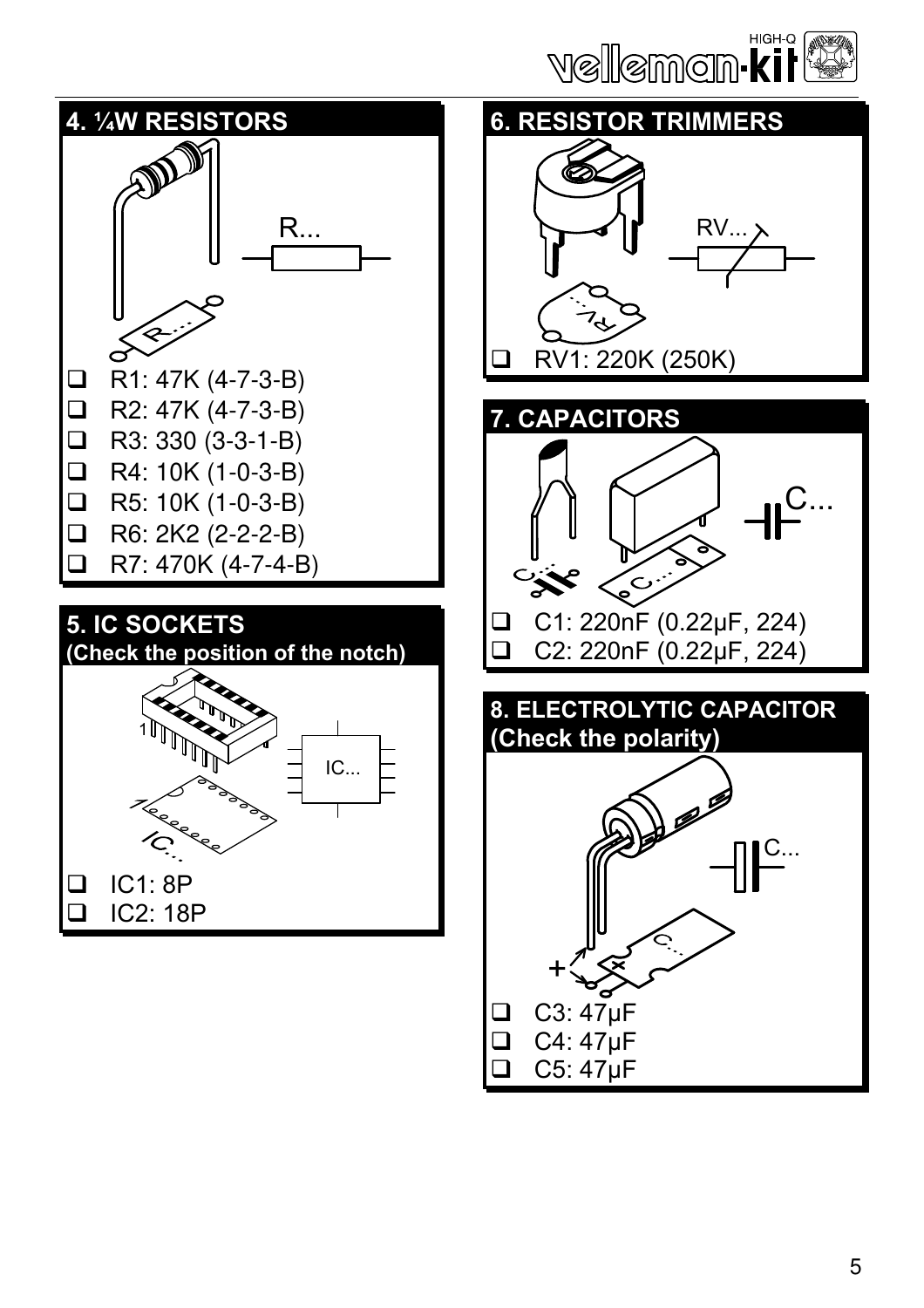

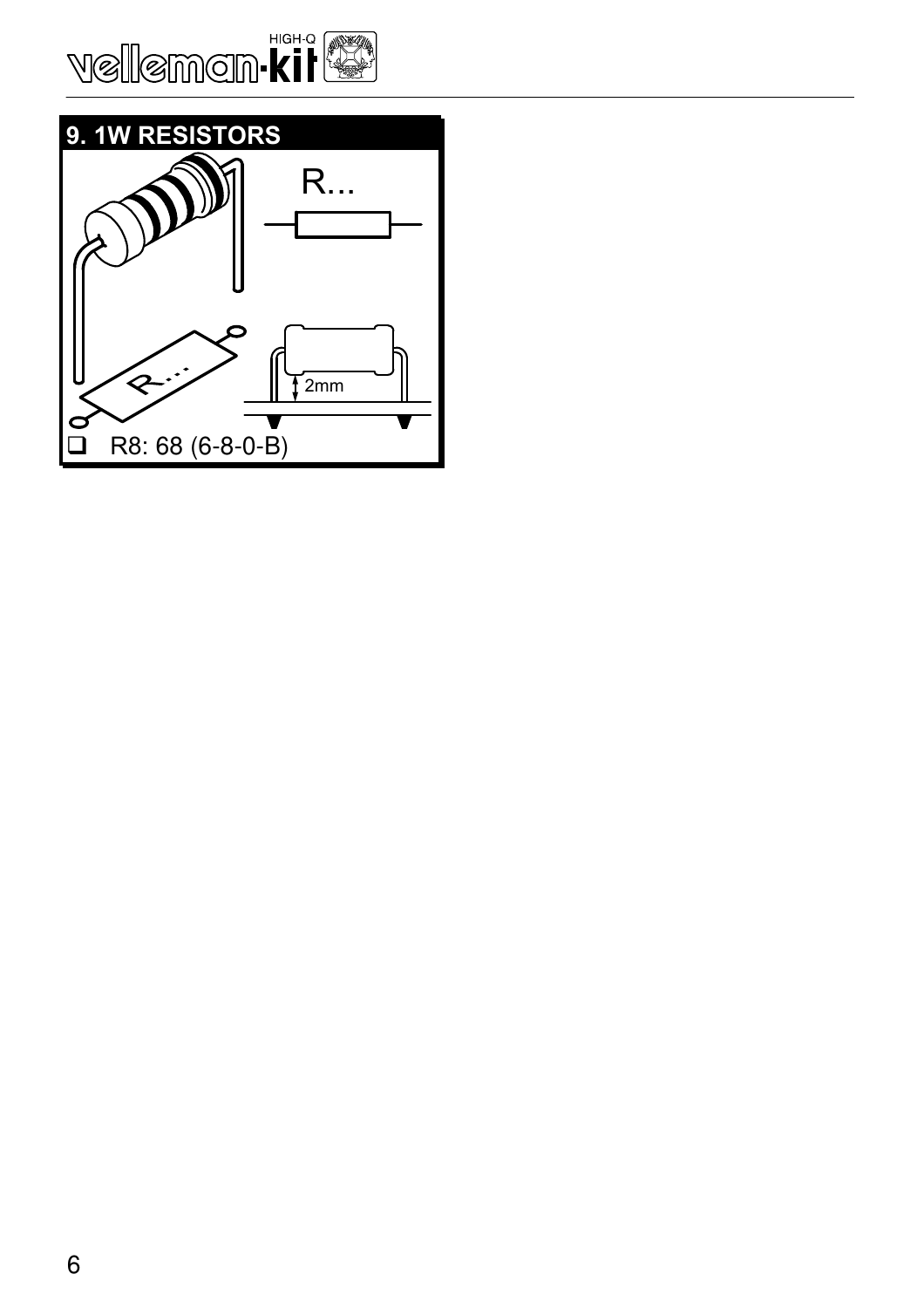

### **10. MOUNT THE LEDs, BEND THE LEADS CAREFULLY (Check the polarity)**

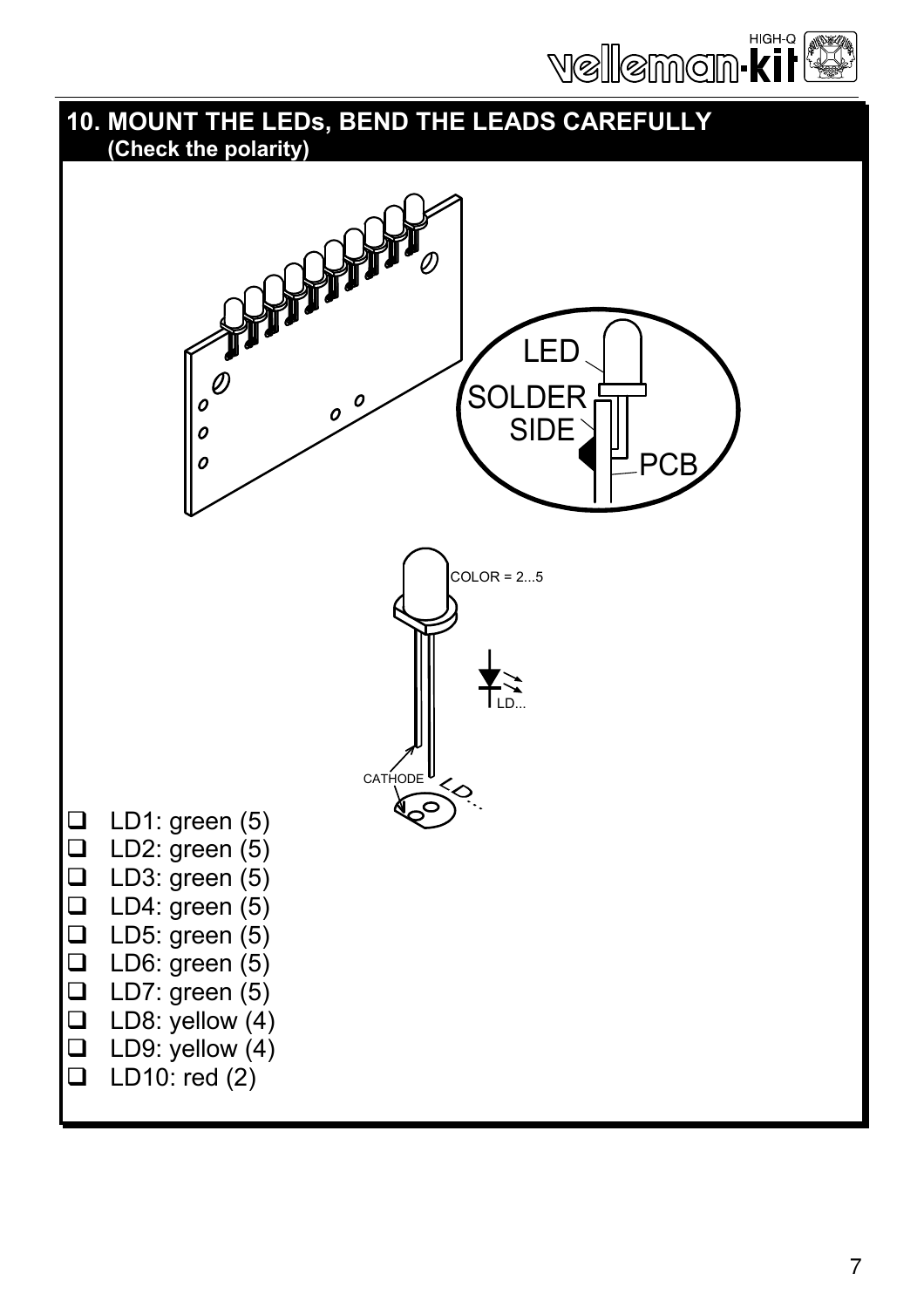



Mount the units in a suitable housing or on a suitable panel:

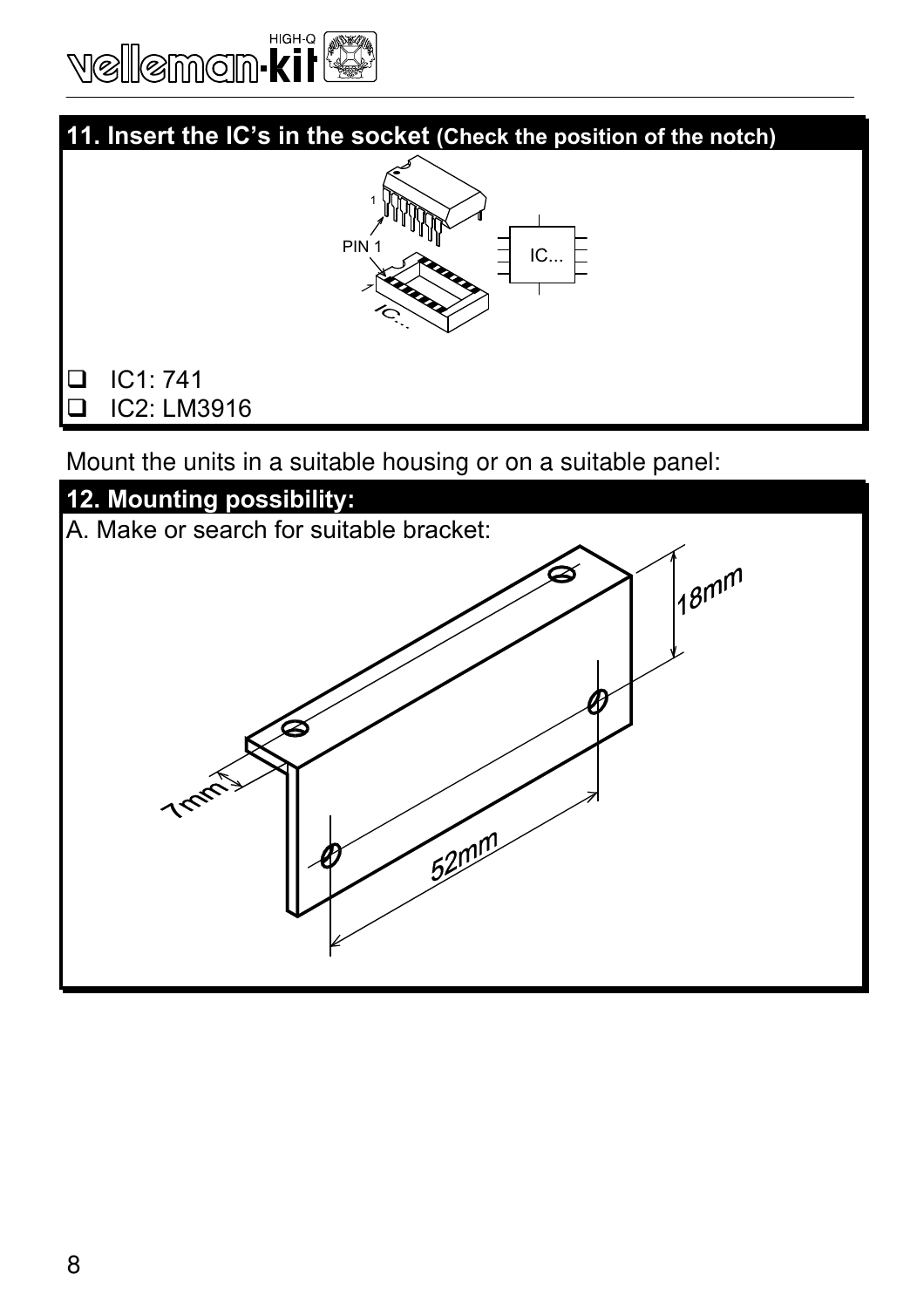

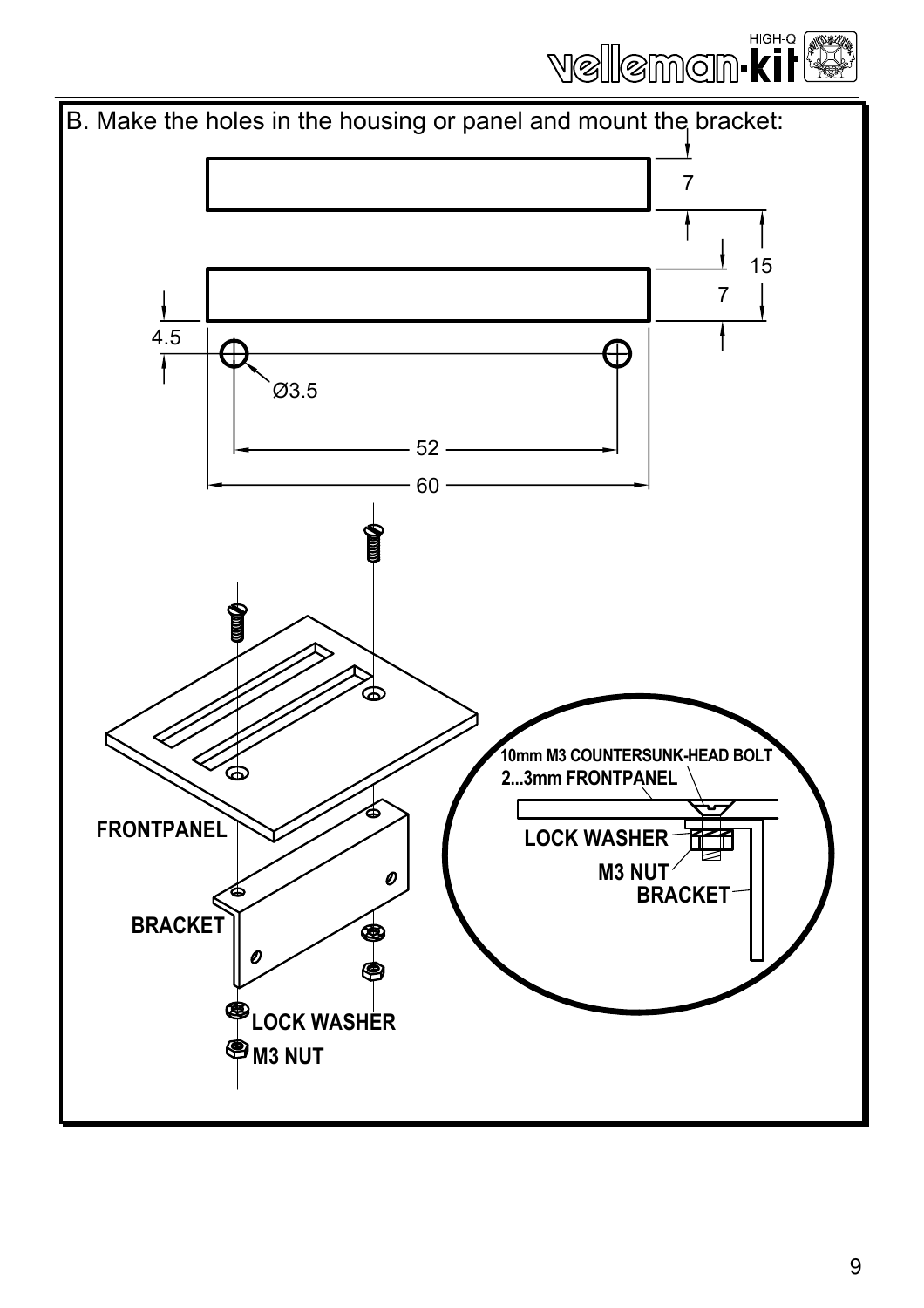

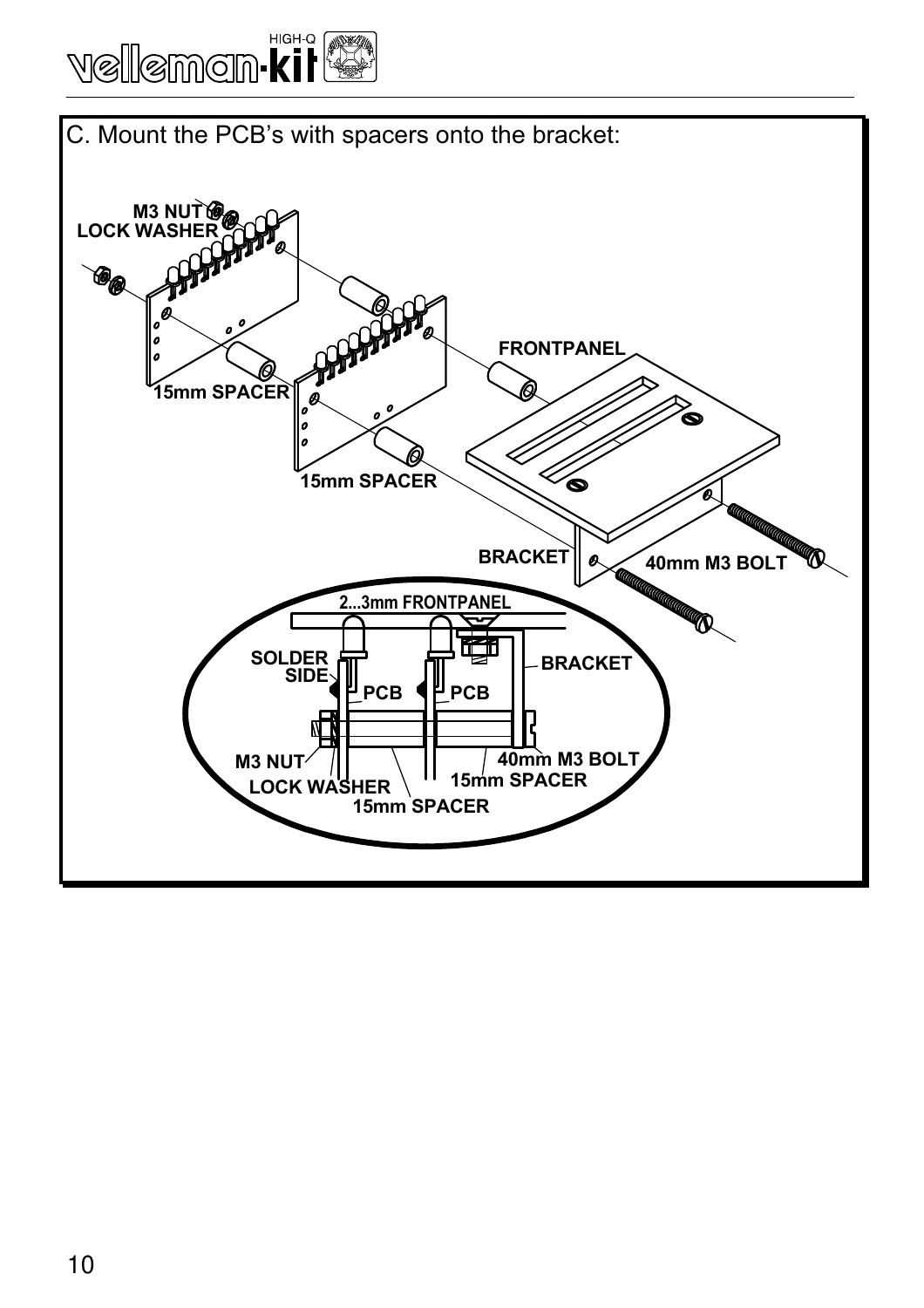

Connect the unit to a suitable signal, this can be line level (LOW input) :

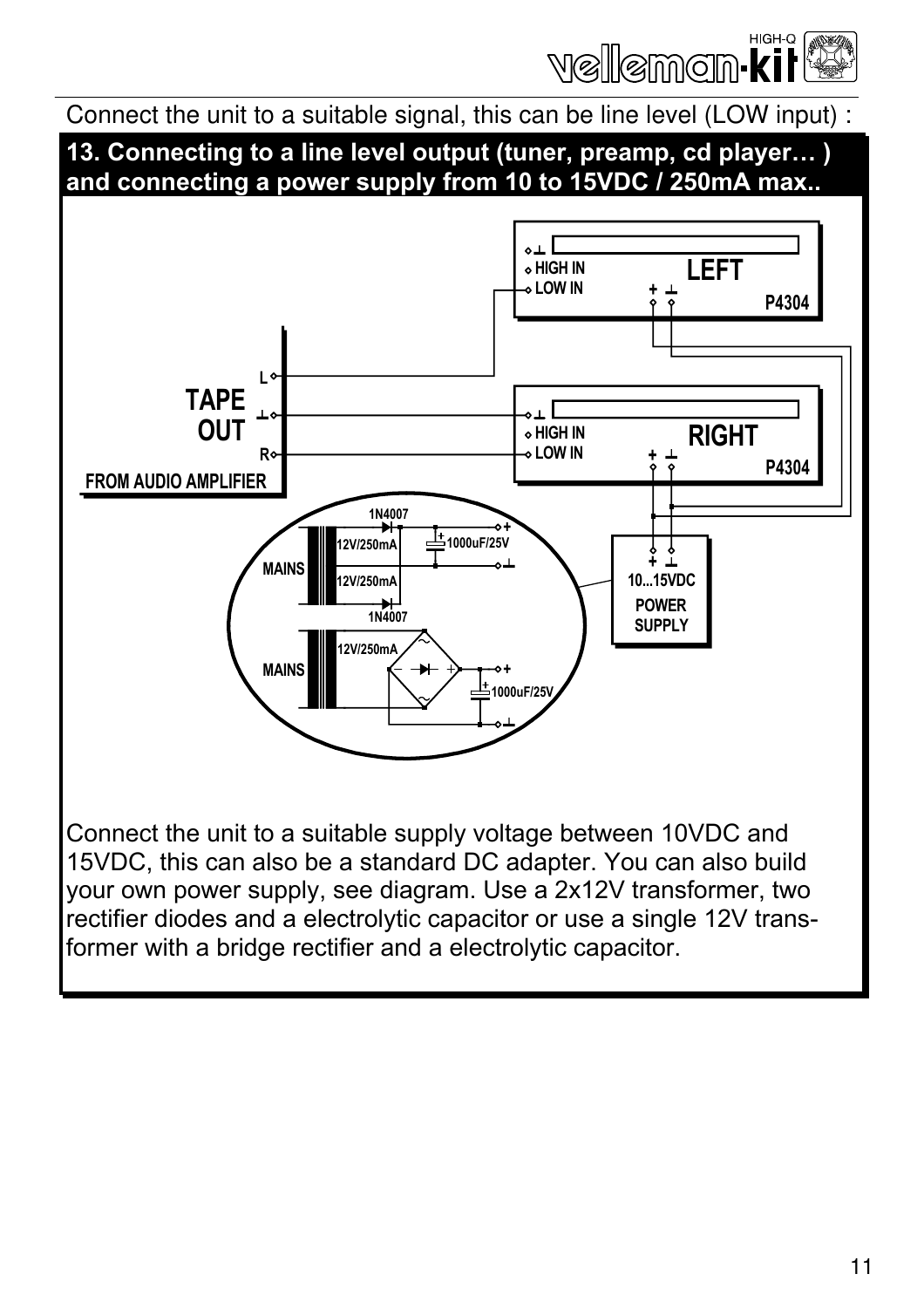

Connect the unit to a speaker output (HIGH input):





Connect the unit to a suitable supply voltage between 10VDC and 15VDC, this can also be a standard DC adapter. You can also build your own power supply, see diagram. Use a 2x12V transformer, two rectifier diodes and a electrolytic capacitor or use a single 12V transformer with a bridge rectifier and a electrolytic capacitor.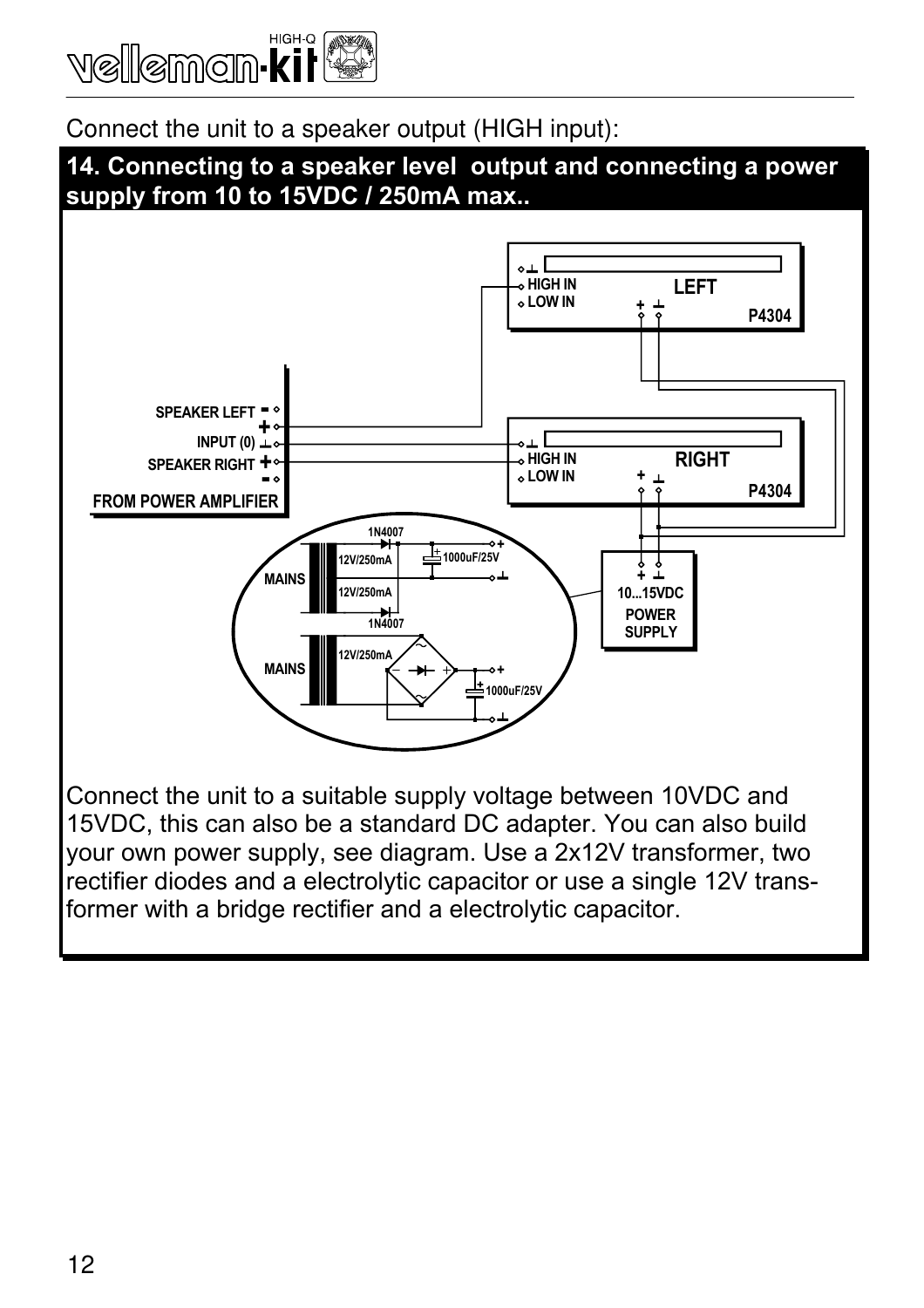

#### Connect the unit to a car radio:



REMARK: Do not connect the unit to a high power car booster or car stereo, this equipment uses isolated ground connection. The connection to this kind of amplifier can cause permanent damage to the amplifier or car radio!

• Adjust the units sensitivity according to your preference by means of the trim potentiometer RV1